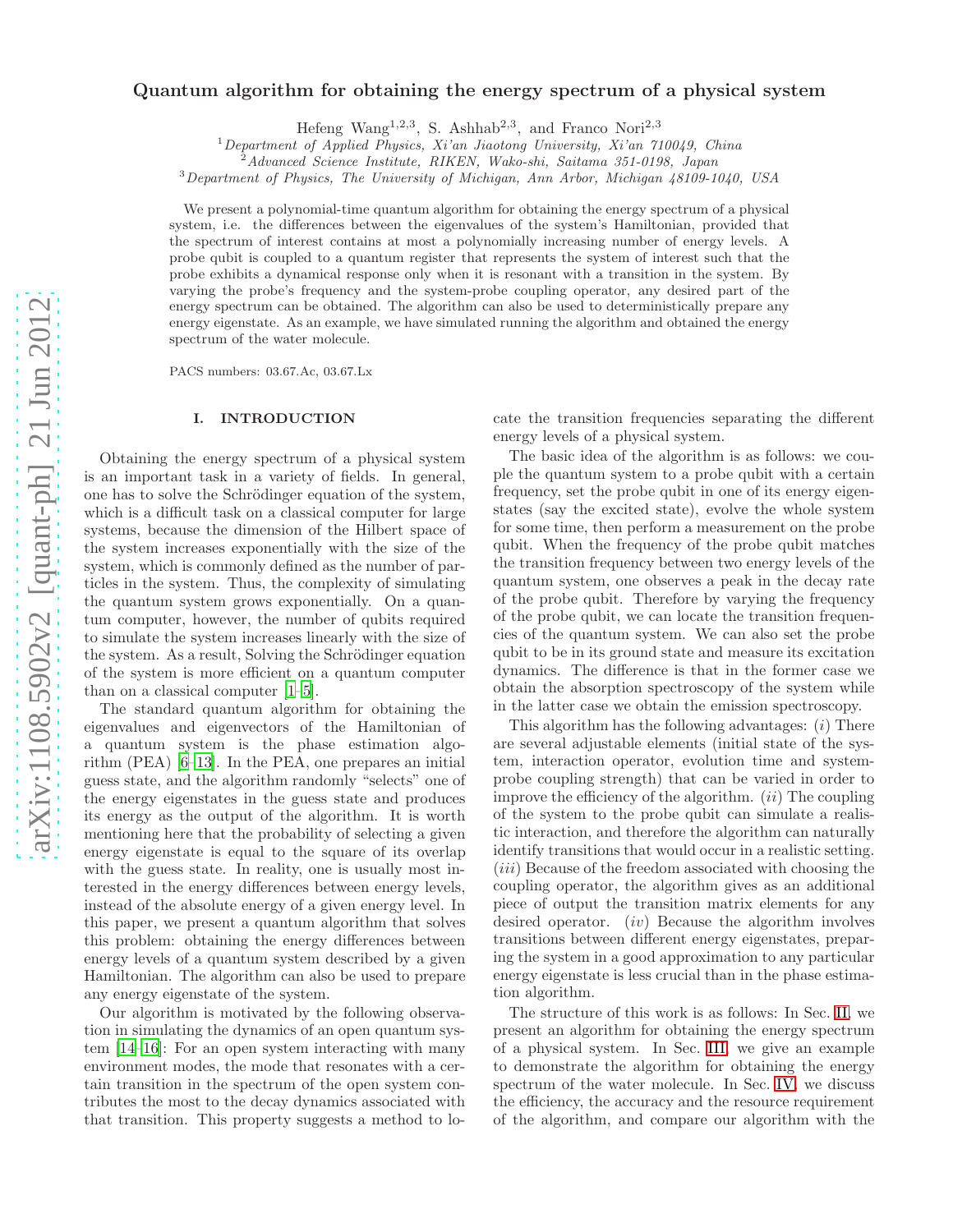PEA. We close with a conclusion section.

### <span id="page-1-0"></span>II. THE ALGORITHM

First, we make an initial guess about the range of the energy differences between the energy levels of the system,  $[\omega_{\text{min}}, \omega_{\text{max}}]$ . We discretize this frequency range into  $j$  intervals, where each interval has a width of  $\Delta\omega = (\omega_{\text{max}} - \omega_{\text{min}})/j$ , and the center frequencies are given by  $\omega_k = \omega_{\min} + (k + 1/2) \Delta \omega, k = 0 \ldots, j - 1$ . We now let a probe qubit couple to the quantum system, and we design the Hamiltonian of the whole system to be of the form

$$
H = H_S + \frac{1}{2}\omega\sigma_z + cA \otimes \sigma_x, \tag{1}
$$

where the first term is the Hamiltonian of the system, the second term is the Hamiltonian of the probe qubit, and the third term describes the interaction between the system and the probe qubit. Here,  $\omega$  is the frequency of the probe qubit (we have set  $\hbar = 1$ ), and c is the coupling strength between the probe qubit and the system, while  $\sigma_x$  and  $\sigma_z$  are Pauli matrices. The operator A acts in the state space of the system and plays the role of an excitation operator that transfers the initial state of the quantum system to another state. The frequency  $\omega$  is taken from the frequency set  $\omega_k$ . For a frequency  $\omega_k$  of the probe qubit, we let the whole system evolve with the Hamiltonian shown in Eq. (1) for a time  $\tau$ . This evolution is implemented using the procedure of quantum simulation based on the Trotter-Suzuki formula [\[17\]](#page-5-6). After that, we read out the state of the probe qubit. We repeat the whole procedure many times in order to obtain the decay probability. Then we change the probe frequency and repeat this procedure until we cover all the frequencies in the range  $[\omega_{\text{min}}, \omega_{\text{max}}]$ .

Setting the probe qubit in its excited (ground) state, when the frequency of the probe qubit matches the transition frequency between two energy levels of the quantum system, the probe qubit has the fastest decay (excitation). For example, in the case where the initial state of the probe qubit is the excited state, the final state of the probe qubit is:

$$
\rho_p(\tau) = \text{Tr}_S[U(\tau) \left( |\psi_s\rangle \langle \psi_s| \otimes |1\rangle \langle 1| \right) U^{\dagger}(\tau)], \quad (2)
$$

where  $\text{Tr}_{S}[\cdots]$  means tracing out the system degrees of freedom. The unitary evolution operator  $U(\tau)$  =  $\exp(-iH\tau)$ , H is given in Eq. (1),  $|\psi_s\rangle$  is the initial state of the system, and  $|1\rangle$  represents the excited state of the probe qubit, while  $|0\rangle$  represents the ground state of the probe qubit. The quantity of interest to us now is the decay probability of the probe qubit  $P_{\text{decay}} = \langle 0 | \rho_p(\tau) | 0 \rangle$ . By plotting  $P_{\text{decay}}$  as a function of the probe-qubit frequency, we can obtain the absorption spectrum of the system. If there are no degeneracies in the transition frequencies, at most one transition (denoted by  $i \rightarrow j$ ) in the system will contribute to the decay dynamics of the



FIG. 1: Quantum circuit for obtaining the energy spectrum of a physical system. The first input register represents a probe qubit, and the second input register represents the system whose spectrum we are trying to obtain.

probe qubit (taking into consideration the possibility of degenerate transitions makes the derivations longer but does not affect our main results). In this case, we obtain the result

$$
P_{\text{decay}} = \sin^2\left(\frac{\Omega_{ij}\tau}{2}\right) \frac{Q_{ij}^2}{Q_{ij}^2 + (E_j - E_i - \omega_k)^2} |\langle \varphi_i | \psi_s \rangle|^2,
$$
\n(3)

where  $Q_{ij} = 2c|\langle \varphi_j | A | \varphi_i \rangle|$ , and  $\Omega_{ij} =$ <br>  $\sqrt{Q_{ij}^2 + (E_j - E_i - \omega_k)^2}$ .  $|\varphi_i\rangle$  is the *i*-th energy eigenstate of the system and  $E_i$  is the corresponding eigenenergy. Eq. (3) describes Rabi-oscillation dynamics, where the system and probe exchange an excitation. The second factor on the right-hand side is the maximum oscillation probability, and it depends on the relation between the matrix element for a given transition and the system-probe detuning for that transition. The third factor is the overlap between the initial state of the system and a given energy eigenstate.

In general, the interaction between the probe qubit and the quantum system should be weak such that the widths of the peaks are small and one obtains accurate results. The evolution time  $\tau$  should ideally be large  $(c\tau \sim 1)$ , such that the change of the system is clear and the peaks in the spectroscopy have high resolution.

The procedure of the algorithm is as follows:  $(i)$  prepare a quantum register  $R<sub>S</sub>$ , which encodes the state of the system, in state  $|\psi_s\rangle$ , and the probe qubit in state  $|1\rangle$ ; (*ii*) implement the unitary operator  $U(\tau) = \exp(-iH\tau)$ where  $H$  is given in Eq. (1); (*iii*) read out the state of the probe qubit; (iv) perform steps  $(i) - (iii)$  many times in order to obtain good statistics and calculate the decay probability; (v) repeat steps  $(i) - (iv)$  for different frequencies of the probe qubit. From the above procedure, one obtains the absorption spectroscopy of the system. One can also set the probe qubit in its ground state  $|0\rangle$ , and perform the above steps in order to obtain the emission spectroscopy. The quantum circuit for steps  $(i)$  –  $(iii)$  is shown in Fig. 1.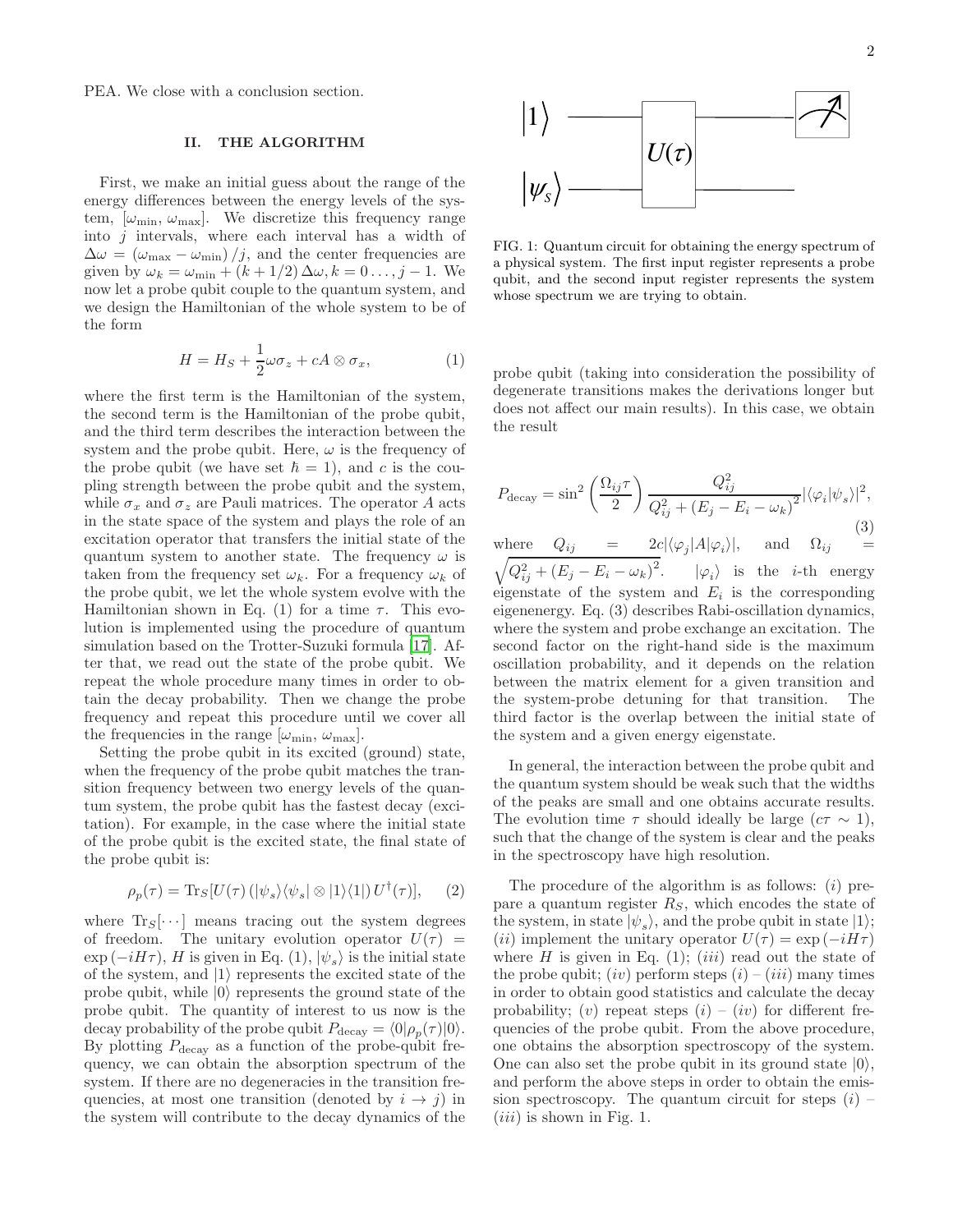# <span id="page-2-0"></span>III. EXAMPLE: OBTAINING THE ENERGY SPECTRUM OF THE WATER MOLECULE

In the following, we present an example that demonstrates how the algorithm would perform in obtaining the energy spectrum of the water molecule.

To apply the quantum algorithm presented above, first we have to map the state space of the water molecule to the state space of the qubits. Using the mapping tech-nique introduced in Ref. [\[9\]](#page-5-7), considering the  $C_{2V}$  and  ${}^{1}A_{1}$  symmetries known from quantum chemistry of the water molecule, we can minimize the number of qubits needed to represent the water molecule on a quantum register. Note that the symmetries can be used with the PEA in order to optimize the algorithm in the same way that we have used them in the water-molecule example. These symmetries would not lead to an exponential speedup in either algorithm. In other words, knowing the symmetries is not crucial for running the algorithm and for having a polynomial scaling of resources. The Hamiltonian for the water molecule is given in Ref. [\[18\]](#page-5-8) and shown below. The Hartree-Fock wave function for the ground state of the water molecule is  $(1a_1)^2(2a_1)^2(1b_2)^2(3a_1)^2(1b_1)^2$ . Using the STO-3G ba-sis set [\[18](#page-5-8)] and freezing the first two  $a_1$  orbitals, we construct a model space with  $^1A_1$  symmetry that includes the  $3a_1$ ,  $4a_1$ ,  $1b_1$  and  $1b_2$  orbitals and we consider only single and double excitations to the external space for performing the multi-reference-configuration interaction (MRCI) calculation. The MRCI space is composed of 18 configuration state functions. Therefore at least 5 qubits are required to represent the state of the water molecule in this calculation.

In order to optimize the implementation of the algorithm, it is useful to have a priori knowledge of the molecular states and their symmetries. This can be done using quantum-chemistry algorithms on a classical computer.

The Hamiltonian of the water molecule in the form of second quantization is

$$
H = \sum_{p,q} \langle p|T + V_N|q \rangle a_p^{\dagger} a_q - \frac{1}{2} \sum_{p,q,r,s} \langle p|\langle q|V_e|r \rangle|s \rangle a_p^{\dagger} a_q^{\dagger} a_r a_s
$$
\n(4)

where  $|p\rangle$  is the one-particle state,  $a_p^{\dagger}$  is its fermionic creation operator, and  $T$ ,  $V_N$ , and  $V_e$  are the one-particle kinetic operator, nuclear attraction operator and the twoparticle electron repulsion operator, respectively.

For the initial state, we prepare the system register in the simple state  $|00010\rangle$ , which is close to the true ground state. Then we implement the unitary operation  $U = \exp(-iH\tau)$ . For the interaction operator A, we set

$$
A = (A_1 + A_2 + A_3 + A_4 + A_5)/\sqrt{5},
$$
 (5)

where  $A_1 = I \otimes I \otimes I \otimes I \otimes \sigma_x$ ,  $A_2 = I \otimes I \otimes I \otimes \sigma_x \otimes I$ ,  $A_3 = I \otimes I \otimes \sigma_x \otimes I \otimes I$ ,  $A_4 = I \otimes \sigma_x \otimes I \otimes I \otimes I$ ,  $A_5 = \sigma_x \otimes I \otimes I \otimes I \otimes I$ . We set the coupling strength  $c = 0.005$  and the evolution time  $\tau = 500$  (here we measure energies in units of Hartree and time in units of Hartree−<sup>1</sup> ). We vary the frequency of the probe qubit in the range  $\omega \in [0.4, 2.0]$ , which is divided into 200 intervals, and run the circuit shown in Fig. 1. We obtain the spectrum shown in Fig. 2 for the transition frequencies between the ground state and several excited states. From the figure we can see that the spectroscopy obtained using our algorithm is in very good agreement with the known transition frequency spectrum (in red) of the water molecule.

The coupling strength c and the evolution time  $\tau$  can be adjusted to improve the resolution of the peaks and the accuracy of the results. In order to demonstrate this point, we now set  $c = 0.001$  and  $\tau = 2500$ . We focus on the second and the third peaks as shown in the inset of Fig. 2. We can see that the widths of the peaks are reduced and the resolution of the peaks is now higher. We also observe a small peak at the frequency of the transition between the second and the eighth energy levels.

From Fig. 2, we can see that some transitions between the ground state and the excited states are barely visible. Their decay probabilities can be improved by constructing a different operator A. The choice for the operator A in Eq.(5) includes single-qubit operators with all the qubits represented. With this choice most of the desired resonance peaks are observed in the simulation. However, as can be seen in Fig.2, some peaks are very low. We use two-qubit operators in order to look for any such "missing" peaks. We have tried a few different choices, and we only show the one that resulted in all the peaks being visible. In principle, even if no single operator (as happened in our example) produces all the resonance peaks, one can still construct the spectrum by putting together the information obtained from the different choices for A. We define the operators  $A_6 = I \otimes I \otimes I \otimes \sigma_x \otimes \sigma_x$  and  $A_7 = I \otimes I \otimes \sigma_x \otimes \sigma_x \otimes I$ , set the interaction operator

$$
A = (A_1 + A_2 + A_3 + A_6 + A_7)/\sqrt{5},
$$
 (6)

 $_q^{\dagger}a_r a_s$  yisible. and run the algorithm. The results are shown in Fig. 3. We can see that now all the expected peaks are clearly

In our algorithm, we can transfer the initial state of the system to another state through the interaction operator A. Therefore the initial state of the system is not of crucial importance to the success of the algorithm. Here we give an example that demonstrates how the PEA can fail when the initial state is not a good approximation of the desired state, but where our algorithm still succeeds.

In the PEA, the success probability of the algorithm depends on the overlap of the initial guess state with the desired eigenstate of the system. In the previous example, if the initial state of the water molecule is prepared in state  $|11111\rangle$ , the overlap of this state with any of the 18 eigenstates (in our example, the dimension of the state space of the water molecule is 18) of the water molecule is zero. Therefore the PEA will fail in such a case. Our algorithm, however, still works.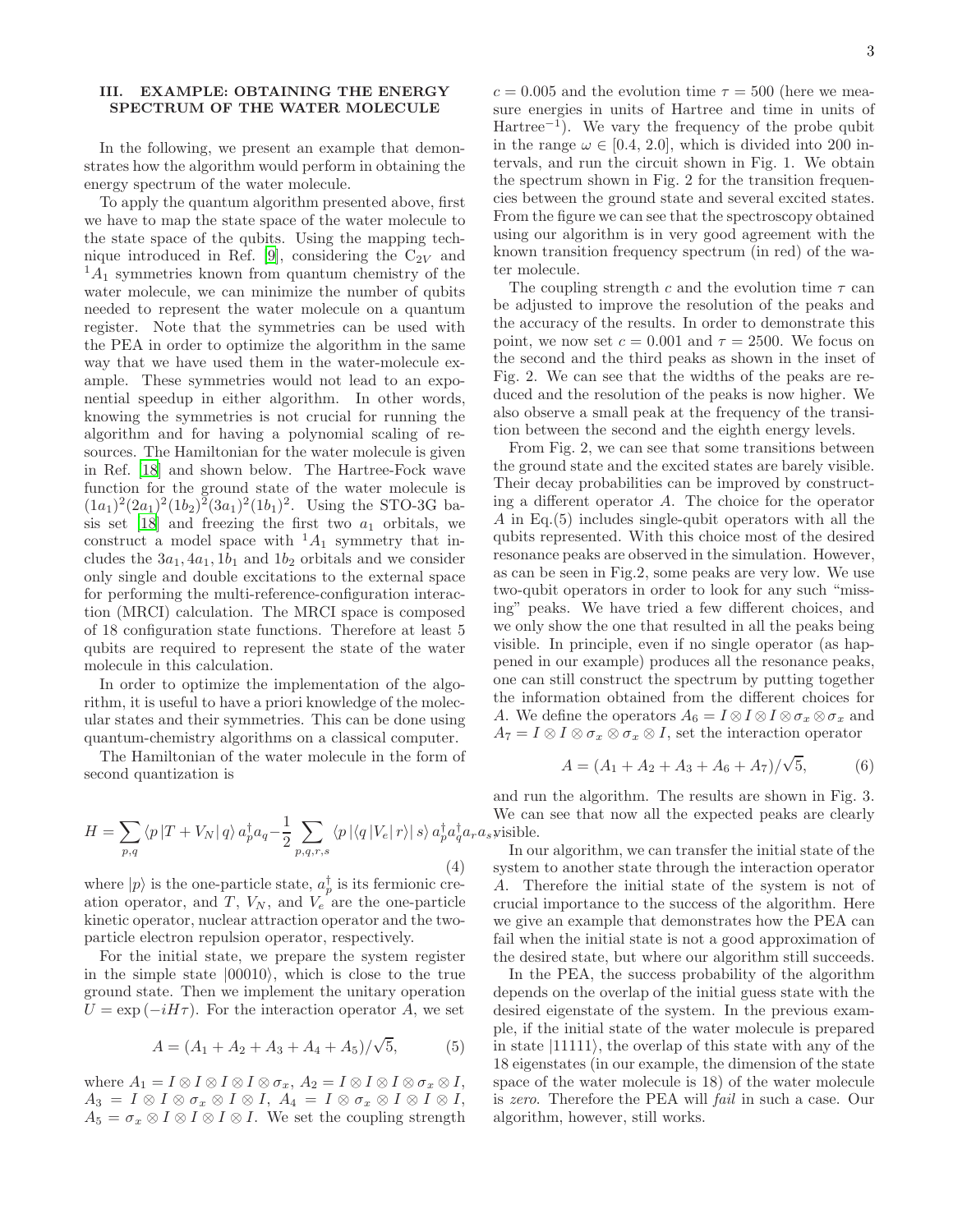

FIG. 2: (Color online) Transition frequency spectrum between the ground state,  $|\varphi_0\rangle$ , and the first ten excited states  $(|\varphi_i\rangle, i = 1, 2, \ldots, 10)$  of the water molecule. The blue solid curve represents the decay probability of the probe qubit at different frequencies with the coupling coefficient in Eq. (1)  $c = 0.005$  and the evolution time  $\tau = 500$ , and the operator A as shown in Eq. (5). The red dotted vertical lines represent the known transition frequencies between the ground state and the first ten excited states of the water molecule. In the inset, the second and the third transition frequencies shown in blue were obtained using  $c = 10^{-3}$  and  $\tau = 2500$ . The green vertical dashed line represents the known transition frequency (1-7) between the first and the seventh excited states.



FIG. 3: (Color online) Same as in Fig. 2, except the operator A is set as shown in Eq.  $(6)$ .

We set the operator A to be

$$
A = \frac{1}{3} \sum_{i=1}^{9} B_i,
$$
 (7)

where  $B_1 = \sigma_x \otimes \sigma_x \otimes \sigma_x \otimes \sigma_x \otimes I$ ,  $B_2 = \sigma_x \otimes \sigma_x \otimes \sigma_x \otimes I \otimes \sigma_x \otimes \sigma_x$  $\sigma_x, B_3 = \sigma_x \otimes \sigma_x \otimes I \otimes \sigma_x \otimes \sigma_x, B_4 = \sigma_x \otimes I \otimes \sigma_x \otimes \sigma_x \otimes \sigma_x,$  $B_5 = \sigma_x \otimes \sigma_x \otimes \sigma_x \otimes I \otimes I$ ,  $B_6 = \sigma_x \otimes I \otimes I \otimes \sigma_x \otimes \sigma_x$ ,  $B_7 = \sigma_x \otimes I \otimes \sigma_x \otimes I \otimes I, \ B_8 = \sigma_x \otimes I \otimes I \otimes I \otimes \sigma_x,$  $B_9 = \sigma_x \otimes \sigma_x \otimes \sigma_x \otimes \sigma_x \otimes \sigma_x$ . And we use the state



FIG. 4: (Color online) Transition frequency spectrum between the first 11 eigenstates of the water molecule and the state  $|11111\rangle$ . The blue solid curve represents the decay of the probe qubit at different frequencies with the coupling coefficient shown in Eq. (1)  $c = 0.002$  and the evolution time  $\tau = 800$  and operator A as shown in Eq. (7), in simulating the algorithm, and the red dotted vertical line represents the known eigenenergies of the first 11 eigenstates of the water molecule.

 $|11111\rangle$  as the initial state of the system. We set the coupling coefficient  $c = 0.002$ , and the evolution time  $\tau = 800$ , and run the algorithm. The results are shown in Fig. 4. From this figure we can see that the algorithm still has a high success probability in obtaining the energy spectrum of the water molecule.

### <span id="page-3-0"></span>IV. DISCUSSION

In the following, we discuss the factors that affect the efficiency, the accuracy and the resource requirements of the algorithm, and we compare our algorithm with the phase estimation algorithm.

The efficiency of the algorithm is most naturally defined through the number of times that the circuit in Fig. 1 must be run in order to identify the peaks in the spectrum. This number is proportional to the number of frequency points that need to be used and the number of times that the circuit needs to be run for a single frequency. Most physical systems have typical energy scales that are linear in the system size (for the total energy), while some unusual systems exhibit a polynomial dependence with relatively small exponents. The energy scale for the low-energy spectrum might be even smaller than that scale. The number of frequency points that need to be used in the algorithm, which is proportional to the frequency range, therefore scales polynomially with the system size. The number of times that the circuit needs to be run for a single frequency must be at least proportional to  $1/P_{\text{decay}}$  in order to observe a peak. It should also be mentioned here that each single run of the algorithm is essentially a quantum simulation of the dynamics, which scales polynomially with the size of the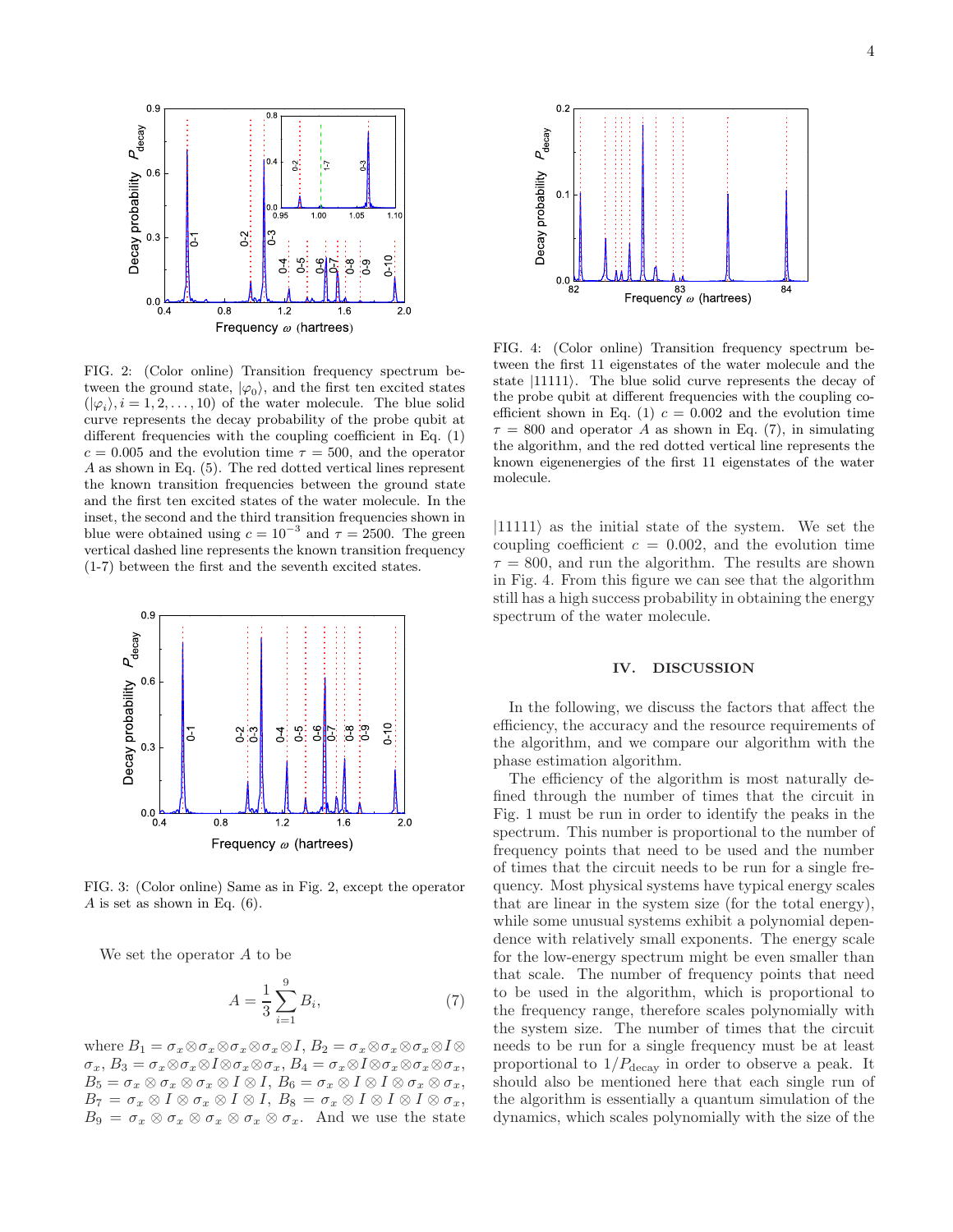system [\[19\]](#page-5-9).

We note here that, for large systems, there is an exponentially large number of energy eigenstates, and determining the entire spectrum of a large system exhibits exponential complexity. However, one is usually not interested in all of the energy eigenstates, but rather a very small fraction of them, that is, a polynomial number of energy eigenstates. The energy eigenstates of interest could for example be the low-lying energy levels or the energy levels that are connected with the ground state by strong electric-dipole transitions. Once the criterion for the "energy levels of interest" is specified, and their number is small (or at least not exponentially large), the complexity of the algorithm does not grow exponentially with the size of the system any more. The part of the spectrum of interest will appear naturally in our algorithm, because the system will undergo transitions that mimic those of the simulated system.

Since the heights of the peaks depend on the product  $\Omega_{ij}\tau$ , we assume as a "worst-case scenario" that  $Q_{ij}\tau \ll \tau$ 1 and find that the decay probability in Eq. (3) at the center of a given peak (i.e. at  $\omega_k = E_i - E_i$ ) can be approximated as

$$
P_{\text{decay}} \approx c^2 \tau^2 |\langle \varphi_j | A | \varphi_i \rangle|^2 |\langle \varphi_i | \psi_s \rangle|^2. \tag{8}
$$

From the above equation, we can see that the decay probability, and therefore the efficiency of the algorithm, depends on the coupling strength, the evolution time, the interaction operator and the initial state of the system. Note that we can also use a number of qubits in parallel as probe qubits in order to improve the efficiency of the algorithm. We now address the roles of the different factors appearing in Eq. (6).

The parameters c and  $\tau$  define the accuracy of the algorithm. The accuracy is given by the width of the peaks, and this width is given by  $\max [c \langle \varphi_j | A | \varphi_i \rangle, 1/\tau]$  [\[15](#page-5-10)]. To obtain accurate results, we need to set  $c$  to be small so that we have weak system-probe coupling and the evolution time  $\tau$  is set to be large such that the change of the system remains observable. Note that the accuracy is set by the experimenter, independently of the size of the system. It is also worth noting here that the size of the frequency intervals  $\Delta\omega$  is set by the choice of c and τ:  $\Delta\omega$  should be smaller than the width of the peaks in order to avoid missing some of the peaks, but there is no point in reducing  $\Delta\omega$  far beyond this point.

Since  $P_{\text{decay}}$  depends on  $\langle \varphi_j | A | \varphi_i \rangle$ , the algorithm can also be used to obtain the matrix element  $\langle \varphi_j | A | \varphi_i \rangle$  for any operator A and any two energy eigenstates, provided that this matrix element is not exponentially small. For this purpose, it would be ideal to set the initial state to one of the states  $|\varphi_i\rangle$ , which can be achieved as will be explained shortly. One can then use the height of the peak to obtain  $\langle \varphi_j | A | \varphi_i \rangle$ . In this context it is also worth noting that since the height of the peak depends on  $\langle \varphi_j | A | \varphi_i \rangle$ , certain transitions might not result in any peaks if the relevant matrix element vanishes. By designing A to be a physically-relevant operator, e.g. the operator that describes the coupling of a molecule to an electric field, one can identify transitions that would occur under electromagnetic irradiation of a molecule. Needless to say, A is not restricted to be a naturally occurring operator.

The last factor in Eq. (6) is the overlap between the initial state and any given energy eigenstate (which serves as the initial state in a given transition). In principle, preparing an initial state that has a large overlap with any given energy eigenstate can be a difficult task, possibly involving exponential scaling in the size of the system. However, a crucial point here is that once we observe a transition at the end of given run of the algorithm, we know that the final state of the system is the final energy eigenstate of the relevant transition. We can now use this state as the new initial state and rerun the algorithm. If the new initial state is different from a state that we wish to examine, we can convert the state of the system into the desired state by adding or subtracting from the system the required energy difference, which we would know at least approximately [\[20\]](#page-5-11). Even if the two states in question were macroscopically different, it should be possible to go from one of them to the other via an at-most polynomially large number of transitions each of which involves single- or few-body operators. In many cases of practical interest, a relatively small number of transitions are needed to connect the energy levels of interest, e.g. the low-lying energy eigenstates.

We note here that, since our algorithm relies on changes in the energy to keep track of the state of the system, one cannot tell whether a given energy level is degenerate or not, and in the case of degeneracy one cannot tell which final state is obtained upon detecting the relevant transition. If one wishes to check for degeneracies, one could add a few small perturbations to the Hamiltonian of the system, and for most physical systems these perturbations will lift the degeneracies in the spectrum.

Finally, we compare our algorithm with the PEA. In the PEA, one prepares an initial state that ideally has a large overlap with the desired energy eigenstate, and the algorithm produces the energy of that state. In cases where the desired energy eigenstate has a complicated form or whose form is unknown, it can become impossible to prepare a guess state that has any substantial overlap with the desired state. The algorithm would fail in this case. In our algorithm, the initial state does not need to have a large overlap with any particular state. As mentioned above, the observation of a transition in the probe signals a corresponding transition in the system. The post-transition state can now be treated as the initial state for the next step in the algorithm. This way, one can guide the system to any energy eigenstate, including the ground state. The freedom in choosing the operator A allows additional controllability for this purpose.

We note here that there is no single choice of the operator A that is needed in order to obtain a certain energy difference, say between the ground state and first-excited state. As explained above, it should be possible to go from any state to any other state via a relatively small